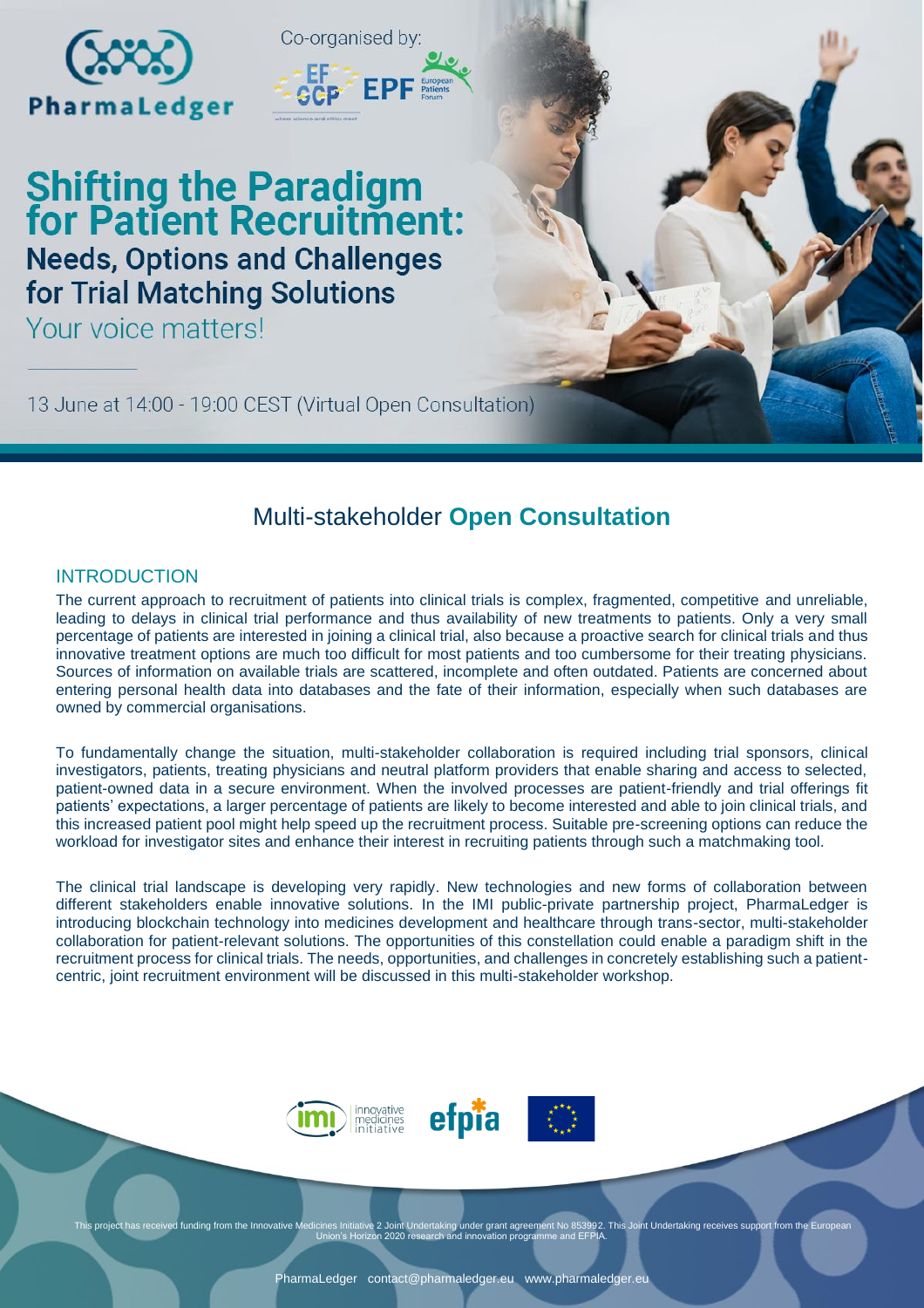

## PROGRAMME **COMMITTEE**



Chairman **Ingrid Klingmann EFGCP** 



European Patients' Forum Project Coordinator **Hannes Jarke** EPF



Implementation & Solutions Co-Lead René Kronenburg AbbVie



Founder **Steven Bourke** PersonalPulse



Co-lead - Regulatory, Legal and Data Privacy Framework **Halid Kayhan KU Leuven** 



Lead Coordinator and Project Manager Maria Eugenia (Xenia) Beltrán Universidad Politécnica de Madrid



Onorach

Lead of Onorach **Stephen Leiper** 

**Marketing Lead Martin Hunt** Onorach



PMO Lead of Culture and Adoption **Clarisse Dias da Mota MSD** 



**Clinical Data Natalia Sofia MSD** 



**Industry Lead Daniel Fritz Novartis** 

Ingrid Klingmann, EFGCP / Hannes Jarke, EPF / René Kronenburg, Abbvie / Steven Bourke, PersonalPulse / Halid Kayhan, KU Leuven / Stephen Leiper, Onorach Clinical Ltd. / Martin Hunt, Onorach Clinical Ltd. / Clarisse Dias da Mota, MSD / Natalia Sofia, MSD / Daniel Fritz, Novartis / Maria Eugenia (Xenia) Beltran, LifeSTech, Universidad Politécnica de Madrid

## AGENDA

- **14:00 Welcome and Introduction** *Daniel Fritz, Novartis Valentina Strammiello, EPF Ingrid Klingmann, EFGCP*
- SESSION 1 **Needs, options and challenges for a suitable trial matching tool** *Chair: Ingrid Klingmann, EFGCP*
- **14:05 The current stage of patient recruitment tools** *Speaker: Natalia Sofia, MSD*



This project has received funding from the Innovative Medicines Initiative 2 Joint Undertaking under grant agreement No 853992. This Joint Undertaking receives support from the European<br>Union's Horizon 2020 research and in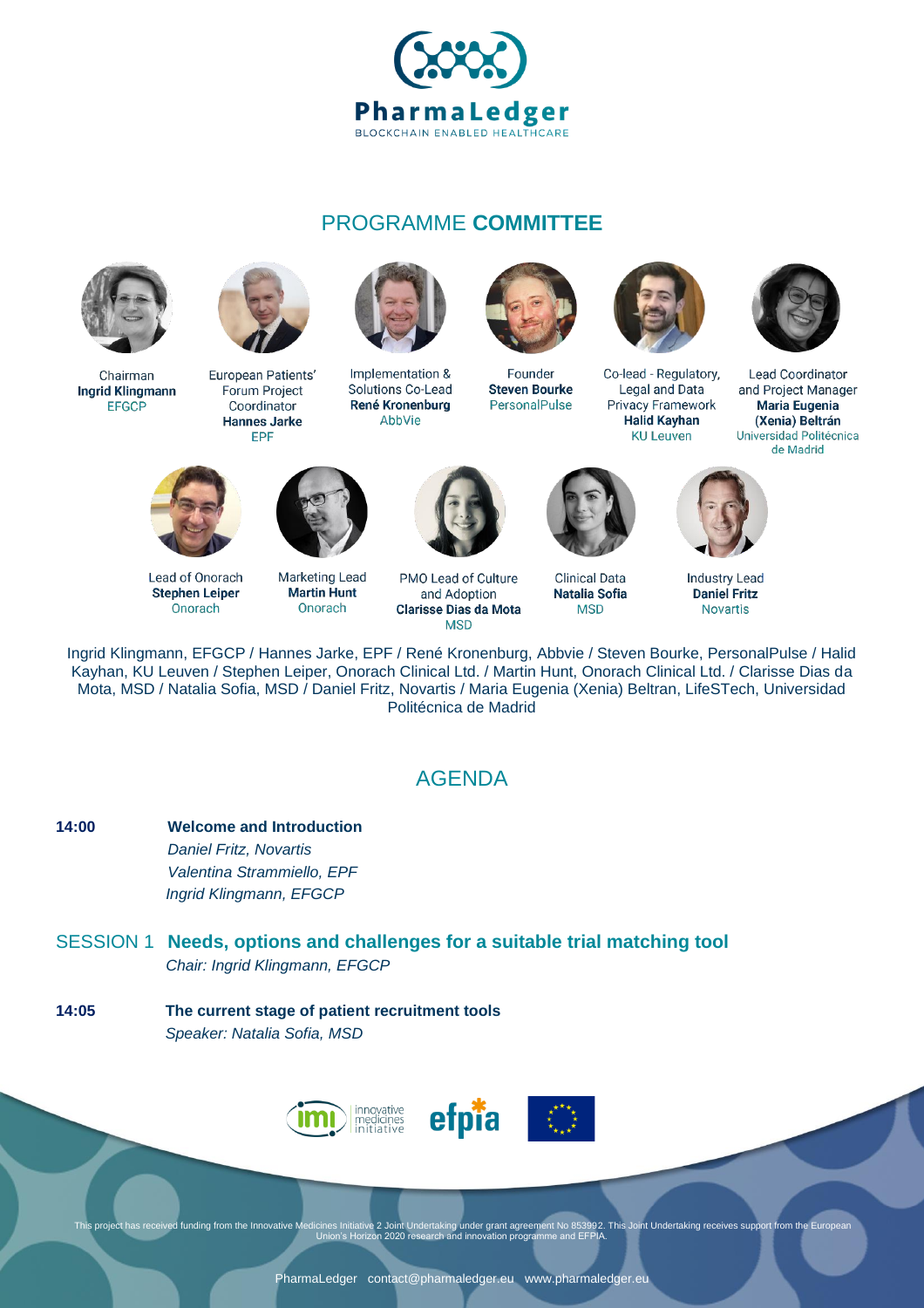

|                | innovative<br>medicines<br>initiative<br>efpia                                                                                                                                                                                                            |
|----------------|-----------------------------------------------------------------------------------------------------------------------------------------------------------------------------------------------------------------------------------------------------------|
| 17:25          | <b>Bio Break</b>                                                                                                                                                                                                                                          |
| 16:55          | Progress and challenges of existing trial matching solutions?<br>Speaker: Caglar Demirbag, MassiveBio<br>Q&A                                                                                                                                              |
| 16:35          | Enhanced cross-border patient recruitment through a trial matching tool: Consequent<br>challenges for patients and investigators to overcome?<br>Speaker: Teodora Lalova-Spinks, KU Leuven<br>Q&A                                                         |
| 16:15          | The lawyer view: Can blockchain offer more transparency and patient autonomy over personal<br>data in the context of clinical trial recruitment?<br>Speaker: Halid Kayhan, KU Leuven<br>Q&A                                                               |
| 15:55          | The industry view: How could collaboration between sponsors work for mutual benefit?<br>Speaker: Tom Giannaris, Bayer<br>Q&A                                                                                                                              |
| 15:40          | <b>Break</b>                                                                                                                                                                                                                                              |
|                | Speaker: Silvano Berioli, Cardiologist<br>Q&A                                                                                                                                                                                                             |
| 15:20          | The treating physician view: Role, benefits and risks of searching a trial for my patient through<br>a matchmaking tool                                                                                                                                   |
|                | Speaker: Speaker invited<br>Q&A                                                                                                                                                                                                                           |
| 14:40<br>15:00 | Ethical aspects of a Trial Matching Solution facilitating patient recruitment into clinical trials<br>Speaker: Hugh Davies, Oxford Research Ethics Committee<br>Q&A<br>The investigator view: What are requirements for a suitable match-making solution? |
|                | Speaker: Mary-Lynne Van Poelgeest-Pomfret, Vice-President EFGCP<br>Mitchell Silva, Esperity & Patient Centrics<br>Dominique Hamerlijnck, EUPATI fellow<br>Q&A                                                                                             |
| 14:20          | The patient Discussion: What would be required to find a suitable trial more easily?<br>Moderator: Hannes Jarke, EPF                                                                                                                                      |

This project has received funding from the Innovative Medicines Initiative 2 Joint Undertaking under grant agreement No 853992. This Joint Undertaking receives support from the European<br>Union's Horizon 2020 research and in